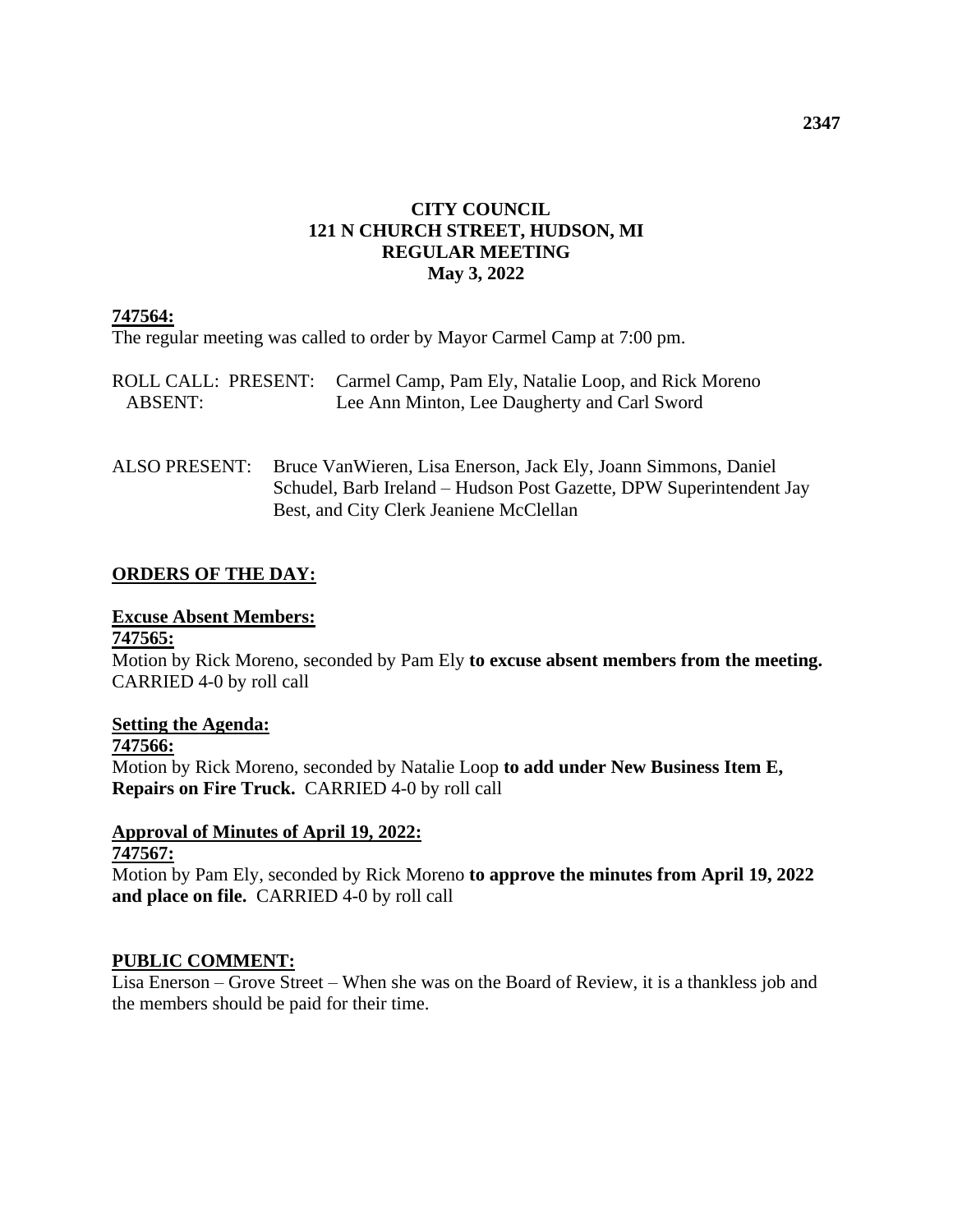### **NEW BUSINESS:**

### **Article III Dangerous Structures – 225 Grove Street:**

Section 5-56 of the City Code governs the procedures for dealing with properties deemed by the City building inspector to be dangerous buildings. On March 14, 2022, Ray Taylor, the City building inspector, deemed 225 Grove Street to be a dangerous structure.

Per City Code, the next step is for Council to hold a hearing to hear facts and officially determine whether the building in question is unsafe, and if so, to issue an order requiring the owner to repair or demolish the building within 10 days. If the owner fails to comply, the City then has the authority to refer the matter to the City Attorney to have the building demolished and the costs assessed as a lien on the property.

### **747568:**

Motion by Rick Moreno, seconded by Pam Ely **to approve the resolution to order the owner to repair or demolish the building within 10 days.** CARRIED 4-0 by roll call vote.

#### **Approve: Sunrise Meadows Lift Station Control Panel and Controls:**

The lift station control panel is in poor condition and unsafe. As part of the main lift station upgrades, the purchase of a new control panel for the Sunrise Meadows station is necessary. At the December 7, 2021 Council meeting, Council approved the purchase of a new control panel for the South Church Street lift station from USA BlueBook in the amount of \$4,161.89. The two other bids at December meeting were from the following companies:

Pump Products \$5,578.59

The Tank Depot \$4,677.62

WWTP Superintendent Ted Hutchison contacted USA BlueBook for and updated quote for the same control panel and it was quoted at \$4,338.30. This price is still less than the quoted prices December 2021 by the other two companies.

#### **747569:**

Motion by Natalie Loop, seconded by Rick Moreno **approve the purchase of the electrical control panel and controls, for the Sunrise Meadows lift station from USA BlueBook in the amount of \$4,338.30. Funds coming from the 2021 Capital Improvement Bond Funds.**  CARRIED 4-0 by roll call vote.

#### **Approve: Board of Review Compensation:**

At the April 19<sup>th</sup> Council meeting, City Manager was requested documented information on the compensation for the Board of Review. Per section 9.6 of the City Code Council shall fix the compensation of members of the Board of Review. Council requested for some examples of what other entities are paying. The following are samples of what City Treasurer Meagan Thompson and MMTA Listerv along with the City Manager found.

Morenci: March \$250.00 July \$75.00 December \$75.00 Training \$300.00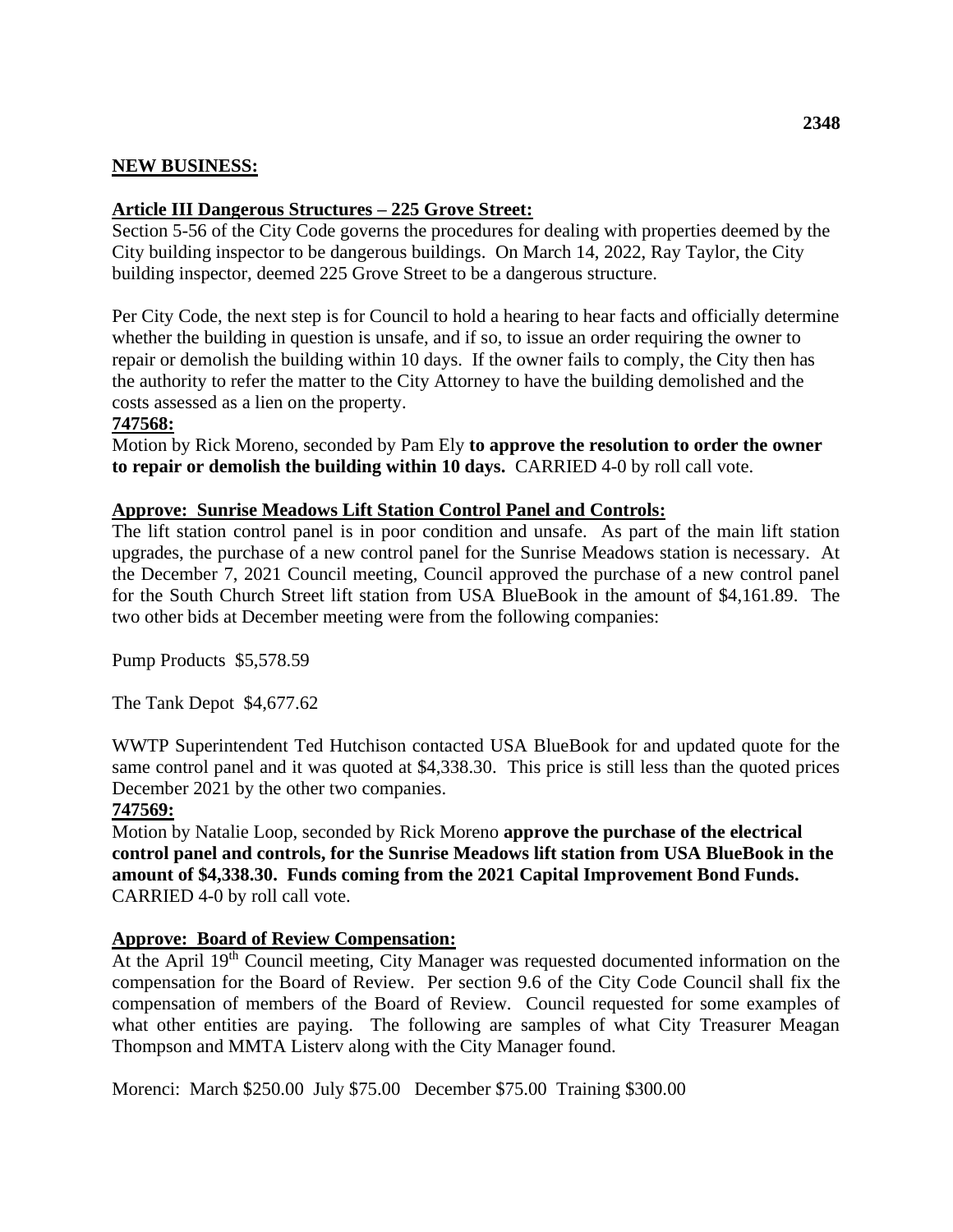Dexter: \$50.00 a meeting four hours or less. \$12.00 per hour over four hours. No pay for training.

Newago: \$300.00 a year

Wayne: \$50.00 a day. No pay for training

Eaton Township: March \$150.00 a day July \$75.00 a day December \$75.00 a day

Hudson: March \$300.00 July \$50.00 December \$50.00 **747570:**

Motion by Natalie Loop, seconded by Rick Moreno **approve the compensation for the Board of Review as March \$300.00 July \$50.00 and December \$50.00.** CARRIED 4-0 by roll call vote.

#### **Approve: Risk Reduction (Par Plan) Grant Application:**

The Michigan Township Participating Plan (Par Plan) which the city is a member, has a grant opportunity twice a year (Spring and Fall) for their members. Each cycle, members can apply for up to \$5,000.00 for specific items.

The city has a need for flow meters and a sewer camera system to help identify areas of inflow and infiltration of stormwater in the wastewater sewer system that the city has been dealing with for several years. The equipment will qualify and is just under the \$5,000.00 limit.

Council will have to approve the application for the grant by resolution before the application can be submitted. Notification of grant award expected August 2, 2022. **747571:**

Motion by Natalie Loop, seconded by Pam Ely **approve the grant application and submission to the Risk Reduction Grant Program through the Michigan Township Participating Plan, for up to \$5,000.00 for the purchase of flow meters and a sewer camera system.** CARRIED 4-0 by roll call vote.

#### **Approve: Repairs on Fire Truck:**

Chief Tanner has an estimate to repair Engine 2 and we need Council approval before the repairs can be done. The total cost came to \$4,374.57.

#### *Council had questions for Chief Tanner so this agenda will go before Council on May 17th .*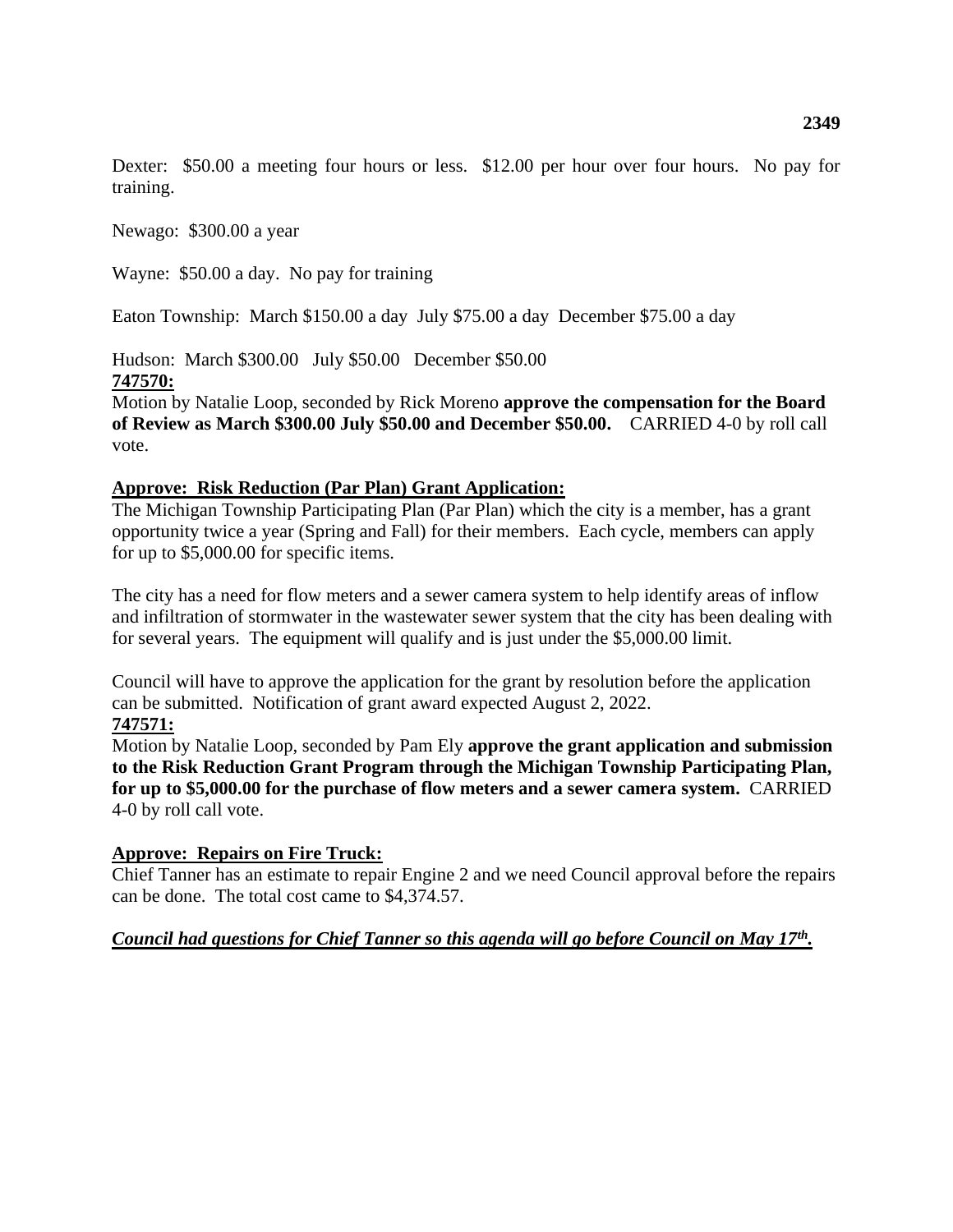### **UNFINISHED BUSINESS:**

#### **Review and discuss the Draft Fiscal Year 2022-2023 budget:**

The final draft budget changes for the upcoming 2022-23 fiscal year have been provided with the Council packets. The council was provided with the pages of the draft budget that was changed. There were very few changes in this revision.

Page 2 Miscellaneous Revenue increased \$1,000.00 due to grant funds expected for a laptop computer for elections.

Expenses:

Page 10 City Manager, added 1,000.00 to Conference and Transportation (Training Manager)

Page 11 Elections, added 1,000.00 Computer/Software Support (New laptop for elections)

Page 11 City Clerk, added \$1,000.00 Conference and Training (Training Clerk)

Page 13 Office Operations, added \$1,500.00 Conference / Training & Dues (Training & Dues for Deputy Clerk)

Page 25 Ambulance, added \$5,000.00 Building Maintenance that was overlooked.

The Department Totals page reflects the change due to the above revisions.

City Staff will discuss the proposed budget with Council at the May 3<sup>rd</sup> Council meeting and expect to provide the final budget for adoption at the May  $17<sup>th</sup>$  Council meeting.

#### **Bills:**

# Bills to Council May 3, 2022

#### **Bills to be Approved**

| Jones & Henry Engineers LTD  | \$6,835.40  | DWAM Grant Implementation Service through March 31, 2022 |
|------------------------------|-------------|----------------------------------------------------------|
| Renius & Renius              | \$1,512.50  | Assessing Services for March 2022                        |
| Interstate Billing Service   | \$1,652.90  | Backhoe repairs                                          |
| USA BlueBook                 | \$1,033.65  | replacement pump - WTP                                   |
| Total                        | \$11,034.45 |                                                          |
| <b>Bills to be Confirmed</b> |             |                                                          |
|                              |             |                                                          |
| <b>Blue Cross</b>            | \$27,821.09 | Employee Health Benefits May 2022                        |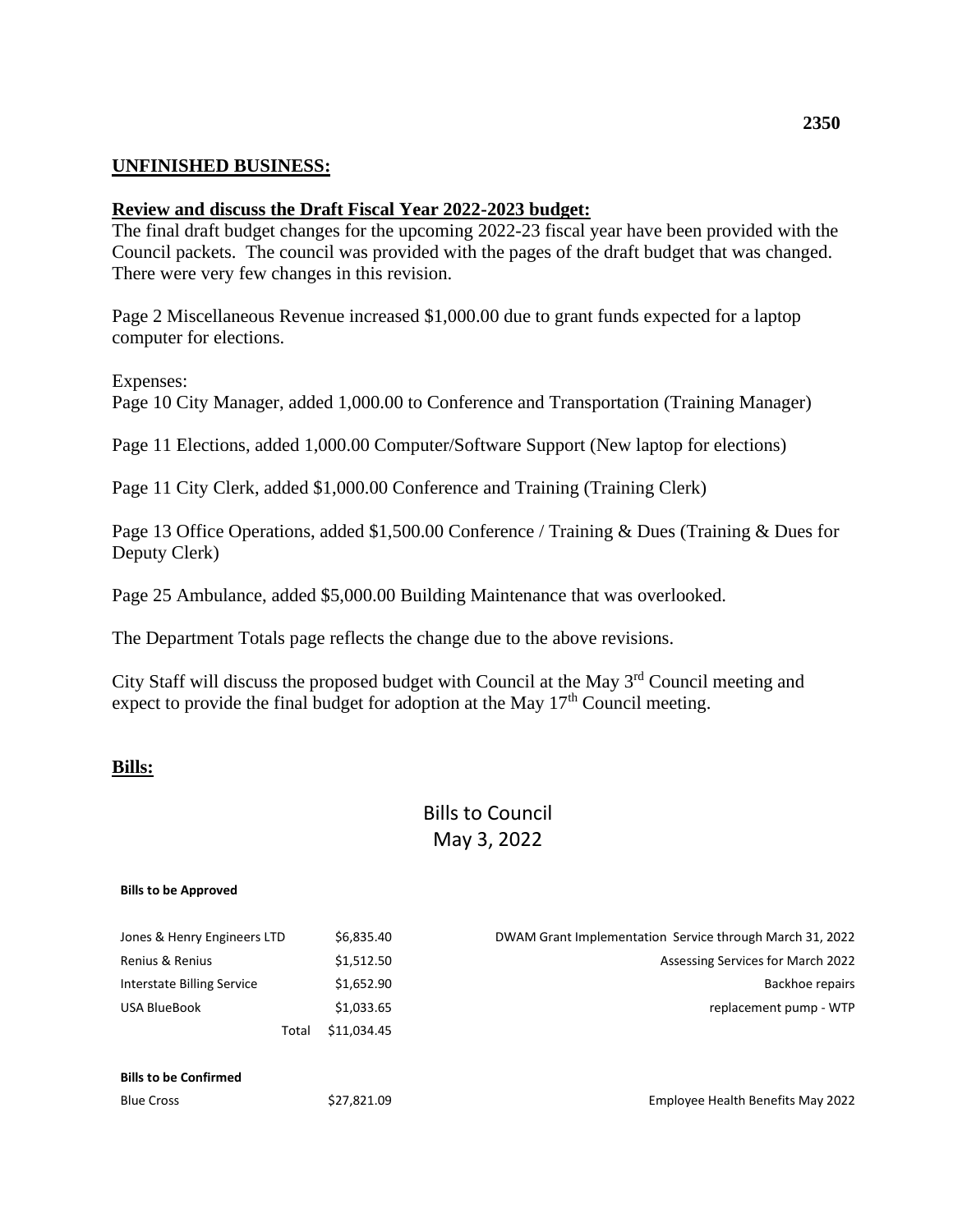### **2351**

| Modern Waste           |       | \$11,081.00 | April 2022 Statement for City Wide Clean up & weekly Refuse                 |
|------------------------|-------|-------------|-----------------------------------------------------------------------------|
| Briner Oil Company     |       | \$1,002.14  | 76.0 gallons of diesel $\omega$ \$4.04 210.0 gallons of gas $\omega$ \$3.31 |
| Lincoln Life Insurance |       | \$1,136.68  | May 2022 Employee Life Insurance                                            |
| <b>UV Superstore</b>   |       | \$3.042.26  | 16 ultraviolet lamp - WWTP                                                  |
| USA BlueBook           |       | \$3,250.59  | <b>Control Panel - WWTP</b>                                                 |
|                        | Total | \$47,333.76 |                                                                             |

#### **747572:**

Motion by Rick Moreno, seconded by Natalie Loop **to pay the bills.** CARRIED 4-0 by roll call vote

### **Account Balances & Check Register:**

#### **Account Balances:**

| General Fund                       | \$114,073.32           |
|------------------------------------|------------------------|
| <b>Cemetery Trust Fund</b>         | \$2,262.45             |
| Major Street Fund                  | \$108,866.82           |
| <b>Local Street Fund</b>           | \$92,847.37            |
| Fire Department Fund               | \$34,593.08            |
| <b>Recreation Fund</b>             | \$5,615.40             |
| <b>Cemetery Foundation</b>         | \$25,012.23            |
| Ambulance                          | \$92,762.42            |
| <b>Community Center</b>            | \$23,035.49            |
| <b>Thompson Museum Fund</b>        | \$57,662.33            |
| Library Fund                       | \$<br>(65.43)          |
| <b>Thompson Library Fund</b>       | $\frac{1}{2}$<br>0.00  |
| Museum Fund                        | \$41,308.64            |
| Downtown Development               | \$9,899.58             |
| <b>Industrial Park Fund</b>        | \$14,145.01            |
| LDFA                               | $\mathbb{S}^-$<br>0.00 |
| 2021 Capital Improvement Bond Fund | \$211,216.97           |
| Sidewalk Fund                      | \$2,565.98             |
| <b>Utilities Fund</b>              | \$ 80,438.70           |
| Motor Veh and Equip Fund           | \$209,271.39           |
| <b>Property Tax Collection</b>     | $\mathbb{S}$<br>0.00   |
| <b>Income Tax Fund</b>             | \$107,282.90           |

### **747573:**

Motion by Natalie Loop, seconded by Pam Ely **to accept the Account Balances & Check Register and place on file.** CARRIED 4-0 by roll call vote